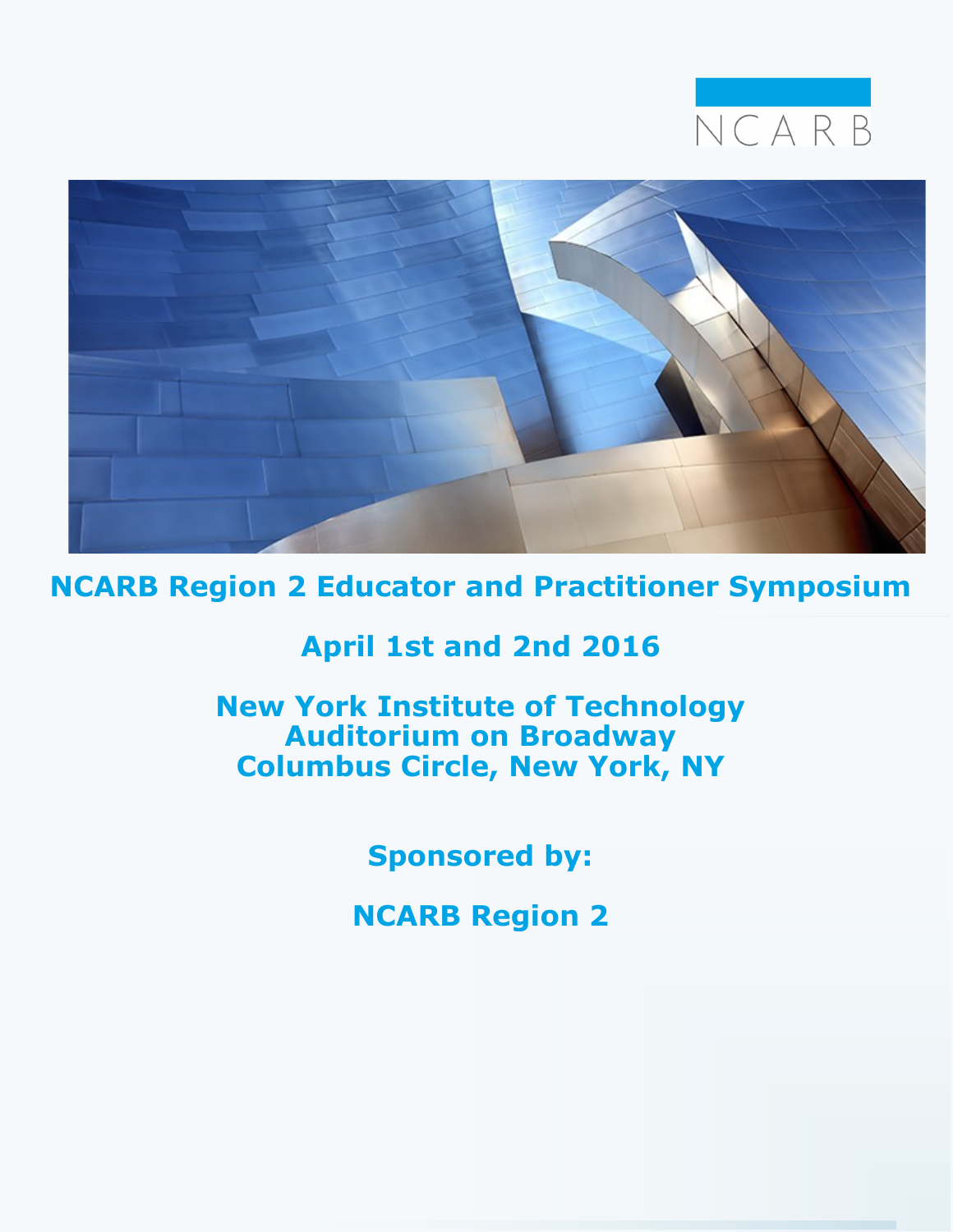

| Agenda-April 1, 2016                                                                               |                                                                                                                                                                                                                                                                                                                                                                                                                                                                                                                                                                                                                                                                                                                                                                                                                                                                                                                                                                                                                                                                                                                                                                                                                                                                                         |  |
|----------------------------------------------------------------------------------------------------|-----------------------------------------------------------------------------------------------------------------------------------------------------------------------------------------------------------------------------------------------------------------------------------------------------------------------------------------------------------------------------------------------------------------------------------------------------------------------------------------------------------------------------------------------------------------------------------------------------------------------------------------------------------------------------------------------------------------------------------------------------------------------------------------------------------------------------------------------------------------------------------------------------------------------------------------------------------------------------------------------------------------------------------------------------------------------------------------------------------------------------------------------------------------------------------------------------------------------------------------------------------------------------------------|--|
| 1871 Broadway<br><b>New York, NY 10023</b><br>Phone: 646-273-6100<br><b>Room: Auditorium</b>       | <b>New York Institute of Technology Auditorium on Broadway</b>                                                                                                                                                                                                                                                                                                                                                                                                                                                                                                                                                                                                                                                                                                                                                                                                                                                                                                                                                                                                                                                                                                                                                                                                                          |  |
| 12:00 PM-12:30PM Registration                                                                      | کے مطابق کے لیے اسے ملک میں اسے ملک میں اسے ملک میں اسکا میں اسے ملک میں اسکا میں اس میں اسکا میں اسکا میں اسک                                                                                                                                                                                                                                                                                                                                                                                                                                                                                                                                                                                                                                                                                                                                                                                                                                                                                                                                                                                                                                                                                                                                                                          |  |
| - Auditorium Lobby                                                                                 |                                                                                                                                                                                                                                                                                                                                                                                                                                                                                                                                                                                                                                                                                                                                                                                                                                                                                                                                                                                                                                                                                                                                                                                                                                                                                         |  |
| 12:30 PM-1:45 PM Lunch (Included)                                                                  |                                                                                                                                                                                                                                                                                                                                                                                                                                                                                                                                                                                                                                                                                                                                                                                                                                                                                                                                                                                                                                                                                                                                                                                                                                                                                         |  |
| - Auditorium Lobby                                                                                 |                                                                                                                                                                                                                                                                                                                                                                                                                                                                                                                                                                                                                                                                                                                                                                                                                                                                                                                                                                                                                                                                                                                                                                                                                                                                                         |  |
|                                                                                                    | <b>Introduction and Panel Discussion</b>                                                                                                                                                                                                                                                                                                                                                                                                                                                                                                                                                                                                                                                                                                                                                                                                                                                                                                                                                                                                                                                                                                                                                                                                                                                |  |
| Architecture and Design<br>$\bullet$<br>$\bullet$<br>$\bullet$<br>$\bullet$<br>$\bullet$<br>teach? | - Welcome and Overview-Albert F. Zaccone, AIA PP CID; Region 2 Chair, NCARB<br>- Welcome to NYIT-Frank J. Murk, III, FAIA; Associate Dean and Professor, NYIT School of<br>- Panel Introduction-John R. Sorrenti, FAIA; Symposium Chair, NCARB.<br>• Harry M. Falconer, Jr., AIA, NCARB; Director Experience + Education, NCARB<br>Andrea S. Rutledge, CAE, Hon. AIA; Executive Director, NAAB<br>Robert Lopez, RA; Executive Secretary, NYS Education Dep., Office of the Professions<br>Frank J. Mruk, III, FAIA; Associate Dean and Professor, NYIT School of Architecture and Design<br>John M. Cays; Associate Dean for Academics, NJIT College of Architecture and Design<br>Venesa Alicea, AIA, NOMA LEED AP; Associate, Dattner Architects<br>Philip M. Leinbach, AIA, NCARB, CSI, REFP; Principal, AEM Architects<br>Nicholas Caravella, Associate AIA; At-Large Director, AIA National Associates Committee<br>• Andrew Sanchez; AIAS, Member<br><b>Topic 1.</b> What will the education process for licensure look like in the future?<br>Topic 2. What does the Practitioner need within the next five years that the schools need to<br>Topic 3. Do the proposed organizations (NAAB, NCARB, AIA and the State Board) work<br>together to meet the needs of the Professor? |  |
| <b>Break</b>                                                                                       |                                                                                                                                                                                                                                                                                                                                                                                                                                                                                                                                                                                                                                                                                                                                                                                                                                                                                                                                                                                                                                                                                                                                                                                                                                                                                         |  |
|                                                                                                    |                                                                                                                                                                                                                                                                                                                                                                                                                                                                                                                                                                                                                                                                                                                                                                                                                                                                                                                                                                                                                                                                                                                                                                                                                                                                                         |  |
| <b>Break Out Session</b>                                                                           |                                                                                                                                                                                                                                                                                                                                                                                                                                                                                                                                                                                                                                                                                                                                                                                                                                                                                                                                                                                                                                                                                                                                                                                                                                                                                         |  |
|                                                                                                    | <b>Topic 1.</b> Who's responsibility is it to educate students on state licensing and regulation?<br>Topic 2. Mobility of Licensing: Will we ever go to a National License?<br>Topic 3. What is the basis of moral, social and economic responsibility of the different<br>organizations as it relates to practice?                                                                                                                                                                                                                                                                                                                                                                                                                                                                                                                                                                                                                                                                                                                                                                                                                                                                                                                                                                     |  |
|                                                                                                    | Transfer and Check-in Hyatt Regency Jersey City *                                                                                                                                                                                                                                                                                                                                                                                                                                                                                                                                                                                                                                                                                                                                                                                                                                                                                                                                                                                                                                                                                                                                                                                                                                       |  |
| Address:                                                                                           | 2 Exchange Place<br>Jersey City, NJ 07302<br>www.jerseycityhyatt.com                                                                                                                                                                                                                                                                                                                                                                                                                                                                                                                                                                                                                                                                                                                                                                                                                                                                                                                                                                                                                                                                                                                                                                                                                    |  |
|                                                                                                    | *Please note transportation to the Hyatt is on your own. Directions are found on next page.                                                                                                                                                                                                                                                                                                                                                                                                                                                                                                                                                                                                                                                                                                                                                                                                                                                                                                                                                                                                                                                                                                                                                                                             |  |
|                                                                                                    | <b>Cocktail Reception</b>                                                                                                                                                                                                                                                                                                                                                                                                                                                                                                                                                                                                                                                                                                                                                                                                                                                                                                                                                                                                                                                                                                                                                                                                                                                               |  |
| Location:                                                                                          | Hyatt Regency Jersey City<br>Riverside / Riverside Terrace                                                                                                                                                                                                                                                                                                                                                                                                                                                                                                                                                                                                                                                                                                                                                                                                                                                                                                                                                                                                                                                                                                                                                                                                                              |  |
|                                                                                                    |                                                                                                                                                                                                                                                                                                                                                                                                                                                                                                                                                                                                                                                                                                                                                                                                                                                                                                                                                                                                                                                                                                                                                                                                                                                                                         |  |

#### **7:30 PM Dinner (on your own) —————————————————————————————————————–——————————————————————————–**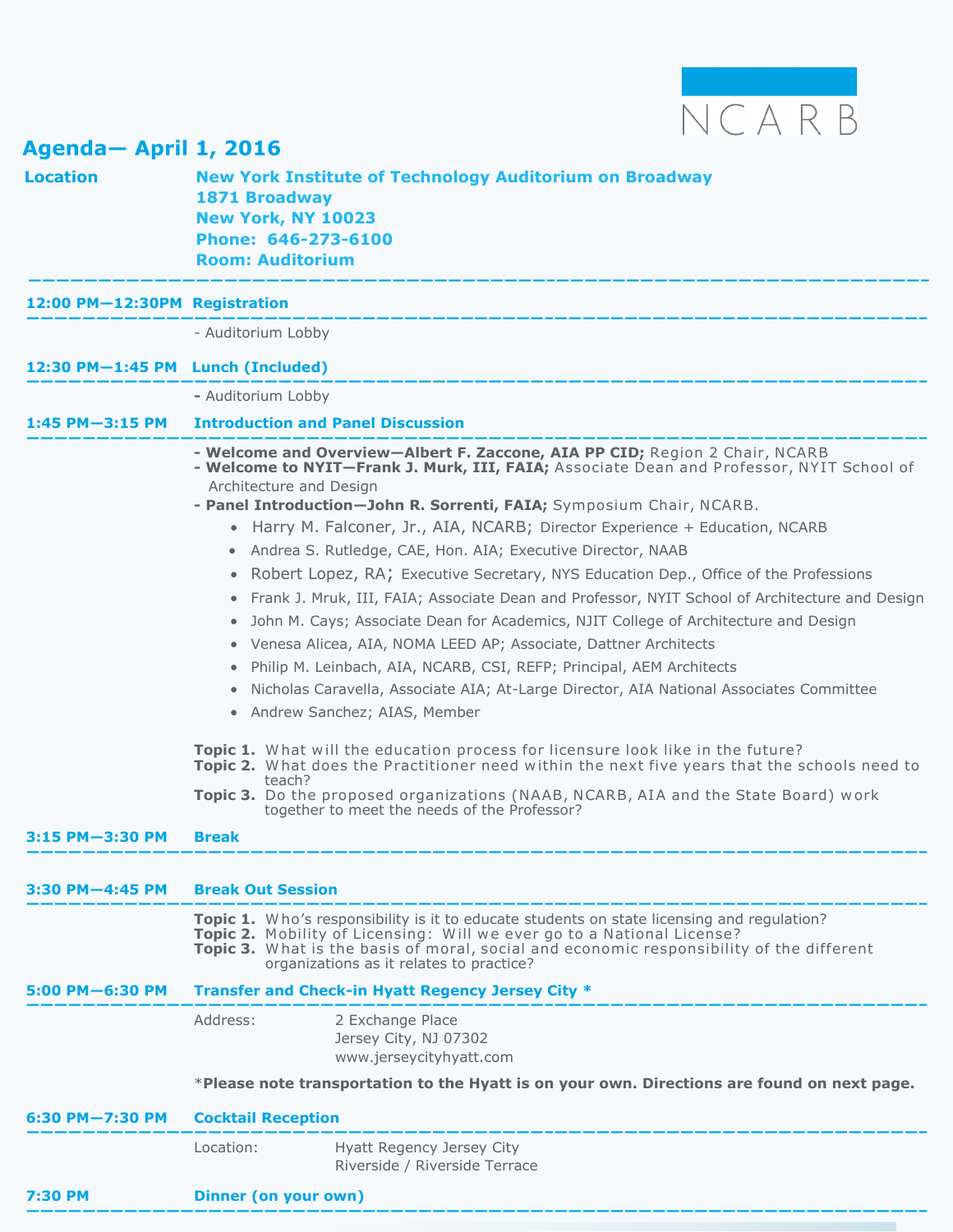

# **Agenda— April 2, 2016**

| <b>Location</b>         | <b>Hyatt Regency Jersey City</b><br><b>2 Exchange Place</b><br>Jersey City, NJ 07302<br>Phone: 201-469-1234                                                                                                   |
|-------------------------|---------------------------------------------------------------------------------------------------------------------------------------------------------------------------------------------------------------|
|                         | 8:15 AM-9:00AM Breakfast (Included)<br>المترابط المرابط المرابط المرابط المرابط المرابط المرابط المرابط المرابط المرابط المرابط المرابط المرابط المرابط المرابط                                               |
|                         | - Palisades Room                                                                                                                                                                                              |
|                         | 9:00 AM-10:15 AM Blue Sky-Break Out Session                                                                                                                                                                   |
|                         | Topic 1. If we had a blank slate—what would education, experience and the exam look like in order to<br>best practice architecture?                                                                           |
|                         | Topic 2. How are we engaging students to interface with the profession-what improvements<br>can be made?                                                                                                      |
|                         | Topic 3. Where do you see the future of Architecture heading and how does that effect the<br>education of students?                                                                                           |
| 10:15 AM-10:45 AM Break |                                                                                                                                                                                                               |
|                         | 10:45 AM-12:00 PM Blue Sky-Break Out Session Continued                                                                                                                                                        |
|                         | Topic 1. Where do we go from here?<br>Topic 2. What changes do we collectively need to make the profession stronger?<br>Topic 3. How do we get there?<br>Topic 4. What are the key points from the symposium? |
| 12:00 PM                | <b>Session Ends</b>                                                                                                                                                                                           |

### **Mass Transit Directions from NYIT to Hyatt Regency Jersey City (Cost will be \$5.50):**

- 1. Walk: Head South on Broadway, Bear right on Columbus Circle, Turn right onto 8th Avenue
- 2. At the 59th Street—Columbus Circle Subway Station, take the D train (Downtown) to 34th Street—Herald Square stop
- 3. Exit and walk short distance on Avenue of The Americas to 33rd Street PATH
- 4. Take the Path Train (toward 33rd St—Journal Sq.) to Pavonia Path Station
- 5. Board Path train at Pavonia (toward Hoboken—WTC) to Exchange Place Path Station
- 6. Hyatt Regency Jersey City will be a two minute walk from train stop (2 Exchange Place, Jersey City, NJ)